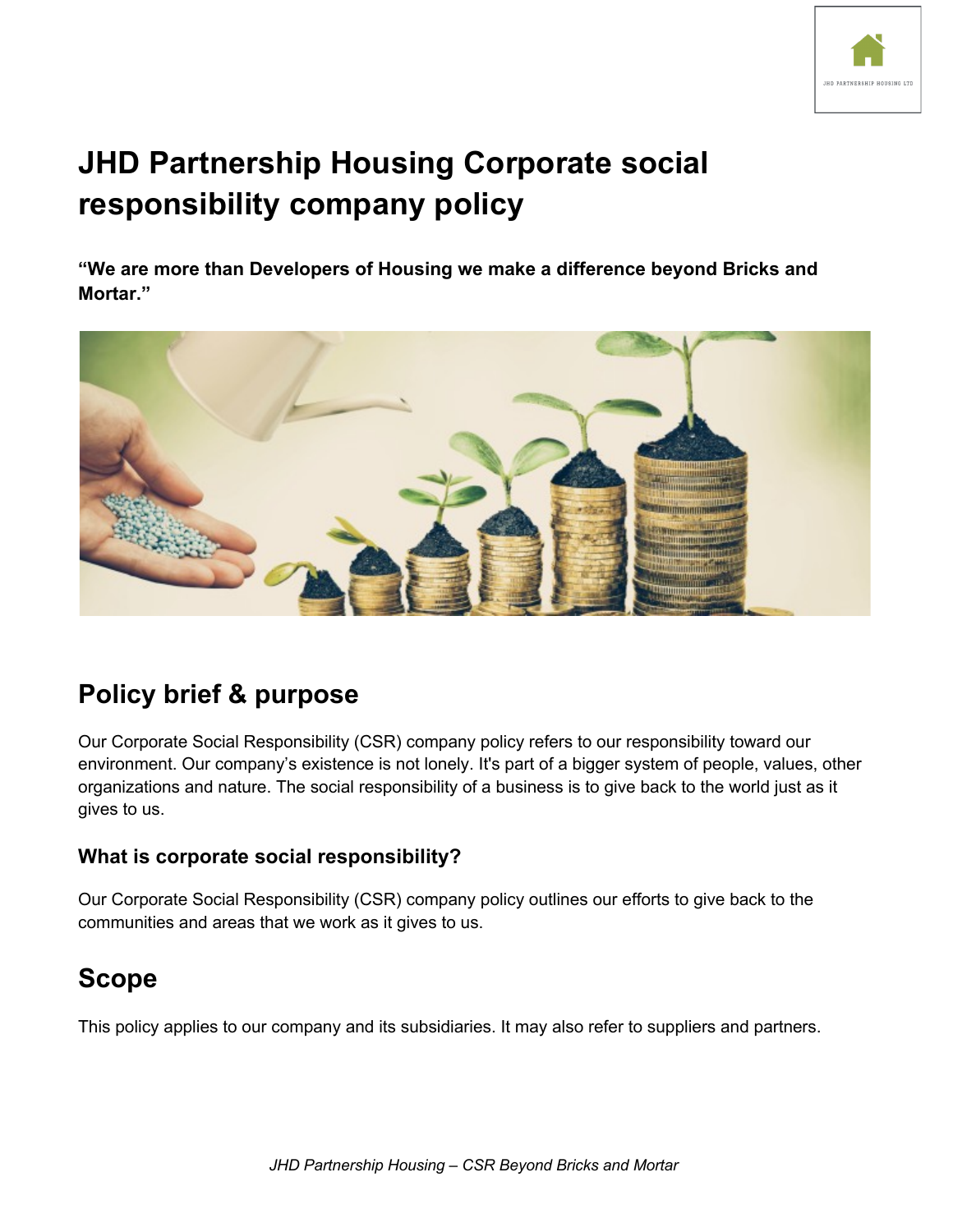

## **Policy elements**

We want to be a responsible business that meets the highest standards of ethics and professionalism.

Our company's social responsibility falls under two categories: **compliance** and **proactiveness**. Compliance refers to our company's commitment to legality and willingness to observe community values. Proactiveness is every initiative to promote human rights, help communities and protect our natural environment.

## **Compliance**

### **Legality**

Our company will:

- Respect the law
- Honor its internal policies
- Ensure that all its business operations are legitimate
- Keep every partnership and collaboration open and transparent

### **Business ethics**

We'll always conduct business with integrity and respect to human rights. We'll promote:

- Safety and fair dealing with our Supply Chain, Material suppliers and our Design Team.
- Respect toward the Customer and Communities in which we operate
- Anti-bribery and anti-corruption practices

## **The Way We Operate from the Top Down**

### **Protecting the environment**

Our company recognizes the need to protect the natural environment. Keeping our environment clean and unpolluted is a benefit to all. We'll always follow best practices when disposing of waste, protecting the surrounding nature and water courses and eliminate the need for using hazardous substances through design. Stewardship will also play an important role.

Apart from legal obligations, our company will proactively protect the environment and carry out the following on all of our sites:

● Recycling of waste so that as a minimum 95% is diverted from land fill as a minimum. We are working to be 100% diverted from land fill by 2025.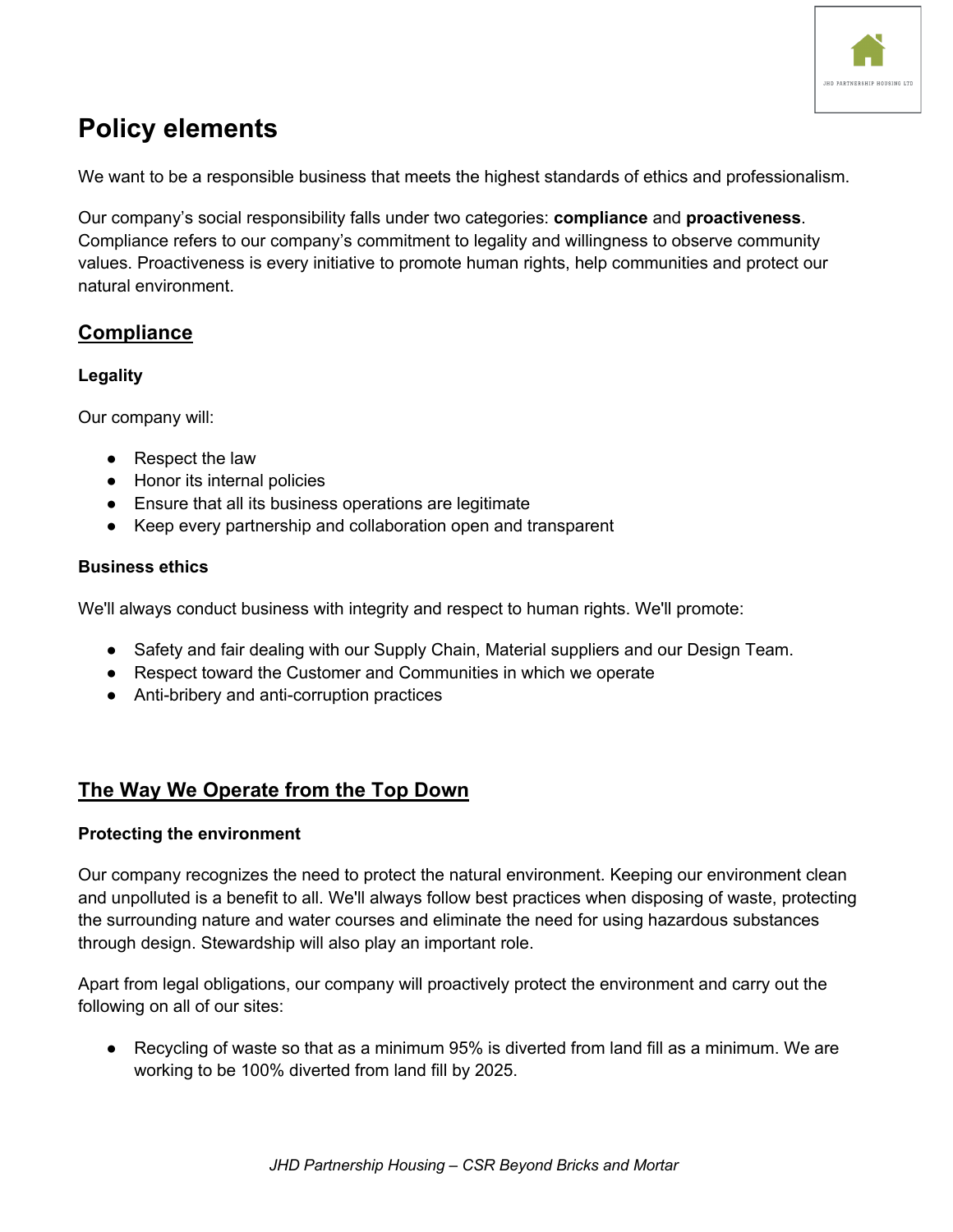

- Conserving energy in use We will measure on all of our site the electricity, gas and water used in construction against the national average for construction and target a year on years reduction by 5%
- Working towards measuring the companies total CO2 foot print and reduce this year on year working towards a Carbon offset policy until we can become truly carbon neutral.

### **Human rights**

Our company is dedicated to protecting human rights. We are a committed equal opportunity employer and will abide by all fair labor practices. We'll ensure that our activities do not directly or indirectly violate human rights in any country and especially Modern Slavery and ensure a full chain of custody for all products that we procure from outside of the county.

## **Apprenticeships, Work Experience and Training**

Most of the Board and senior management team started out as apprentices and as a company we want to providing training and modern apprenticeships on all of our projects.

We will on all projects target to provide the following:

- Work Experience of 5hrs per £1m of contract value.
- Provide paid and unpaid apprenticeships through JHD and the supply chain of 20hrs per £1m of contract value.
- Offer tool box talks and training to the supply chain on all new legislation along with quarterly supply chain meetings.

### **Volunteering**

Our company will encourage all of its employees to volunteer. They can volunteer through programs organized internally or externally. Our company may sponsor volunteering events from other organizations.

#### **Community Activities, giving something back to the areas in which we work.**

JHD pledge that on all schemes we will initiate and support community investment / schemes and educational programs.

This will include visiting local schools and providing informative talks, hoarding competitions and escorted site visits.

We will pick a local community project or event and provide our time and supply chain involvement to leave a legacy for the community after we have completed the project.